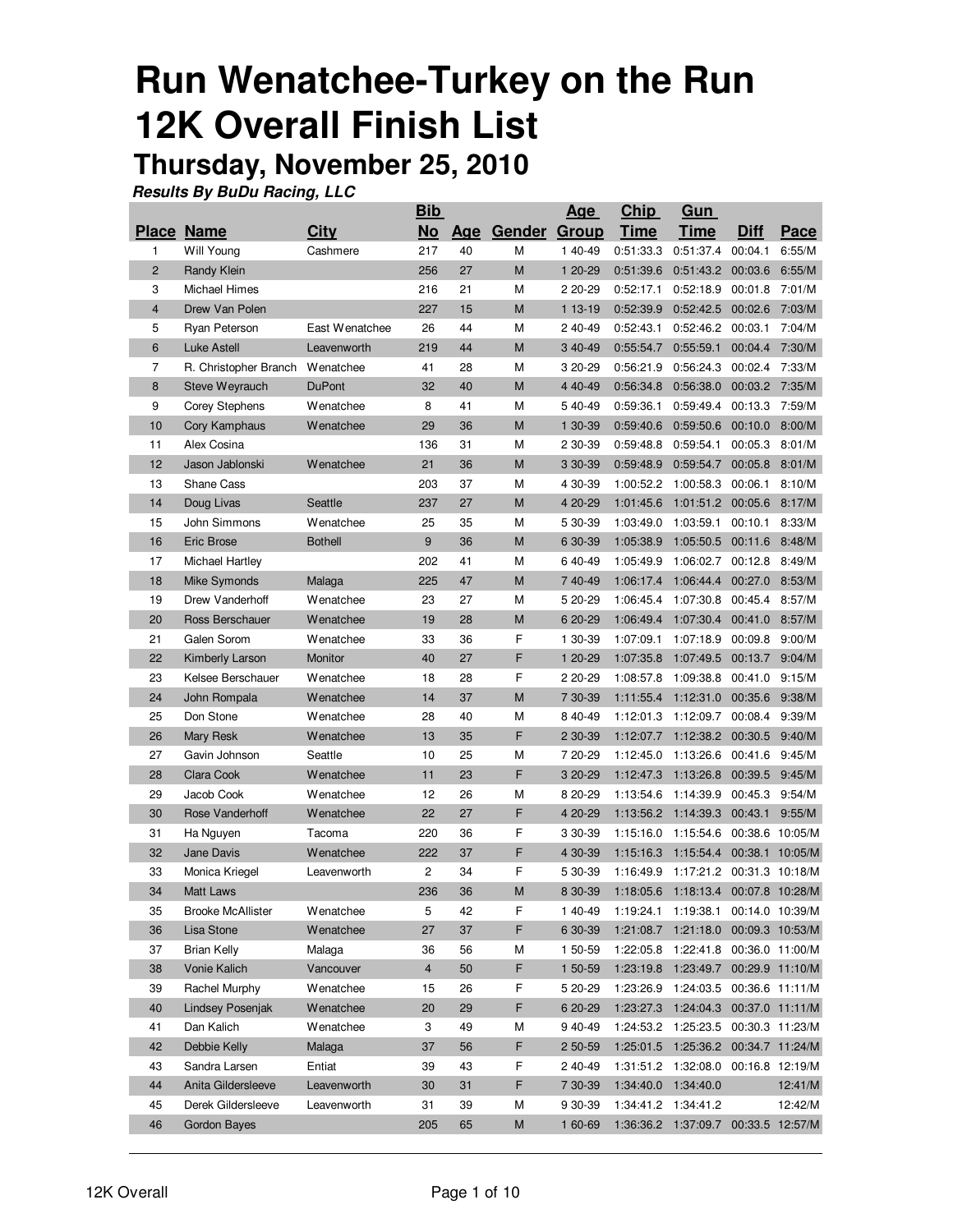## **Run Wenatchee-Turkey on the Run 12K Age Group Finish List**

### **Thursday, November 25, 2010**

**\*Overall place within gender.**

| <b>Results By BuDu Racing, LLC</b> |  |
|------------------------------------|--|

| <b>Place</b>   | <b>Name</b>             | <b>City</b> | <b>Bib No</b>   | <u>Age</u> | <b>Overall</b> | <b>Chip Time</b> | <b>Gun Time</b> | <b>Diff</b> | Pace    |
|----------------|-------------------------|-------------|-----------------|------------|----------------|------------------|-----------------|-------------|---------|
|                |                         |             | Female 20 to 29 |            |                |                  |                 |             |         |
| <b>Place</b>   | <b>Name</b>             | City        | <b>Bib No</b>   | <u>Age</u> | Overall        | <b>Chip Time</b> | <b>Gun Time</b> | <b>Diff</b> | Pace    |
|                | Kimberly Larson         | Monitor     | 40              | 27         | 2              | 1:07:35.8        | 1:07:49.5       | 00:13.7     | 9:04/M  |
| $\overline{2}$ | Kelsee Berschauer       | Wenatchee   | 18              | 28         | 3              | 1:08:57.8        | 1:09:38.8       | 00:41.0     | 9:15/M  |
| 3              | Clara Cook              | Wenatchee   | 11              | 23         | 5              | 1:12:47.3        | 1:13:26.8       | 00:39.5     | 9:45/M  |
| $\overline{4}$ | Rose Vanderhoff         | Wenatchee   | 22              | 27         | 6              | 1:13:56.2        | 1:14:39.3       | 00:43.1     | 9:55/M  |
| 5              | Rachel Murphy           | Wenatchee   | 15              | 26         | 13             | 1:23:26.9        | 1:24:03.5       | 00:36.6     | 11:11/M |
| 6              | <b>Lindsey Posenjak</b> | Wenatchee   | 20              | 29         | 14             | 1:23:27.3        | 1:24:04.3       | 00:37.0     | 11:11/M |

|                | Female 30 to 39    |             |               |            |                |                  |                 |             |         |  |  |  |
|----------------|--------------------|-------------|---------------|------------|----------------|------------------|-----------------|-------------|---------|--|--|--|
| <b>Place</b>   | <b>Name</b>        | City        | <b>Bib No</b> | <u>Age</u> | Overall        | <b>Chip Time</b> | <b>Gun Time</b> | <b>Diff</b> | Pace    |  |  |  |
|                | Galen Sorom        | Wenatchee   | 33            | 36         |                | 1:07:09.1        | 1:07:18.9       | 00:09.8     | 9:00/M  |  |  |  |
| 2              | Mary Resk          | Wenatchee   | 13            | 35         | $\overline{4}$ | 1:12:07.7        | 1:12:38.2       | 00:30.5     | 9:40/M  |  |  |  |
| 3              | Ha Nguyen          | Tacoma      | 220           | 36         |                | 1:15:16.0        | 1:15:54.6       | 00:38.6     | 10:05/M |  |  |  |
| $\overline{4}$ | Jane Davis         | Wenatchee   | 222           | 37         | 8              | 1:15:16.3        | 1:15:54.4       | 00:38.1     | 10:05/M |  |  |  |
| 5              | Monica Kriegel     | Leavenworth | 2             | 34         | 9              | 1:16:49.9        | 1:17:21.2       | 00:31.3     | 10:18/M |  |  |  |
| 6              | Lisa Stone         | Wenatchee   | 27            | 37         | 11             | 1:21:08.7        | 1:21:18.0       | 00:09.3     | 10:53/M |  |  |  |
|                | Anita Gildersleeve | Leavenworth | 30            | 31         | 17             | 1:34:40.0        | 1:34:40.0       |             | 12:41/M |  |  |  |

| Female 40 to 49 |                          |           |               |     |         |                  |                 |             |         |  |  |
|-----------------|--------------------------|-----------|---------------|-----|---------|------------------|-----------------|-------------|---------|--|--|
| <b>Place</b>    | <b>Name</b>              | City      | <b>Bib No</b> | Age | Overall | <b>Chip Time</b> | <b>Gun Time</b> | <b>Diff</b> | Pace    |  |  |
|                 | <b>Brooke McAllister</b> | Wenatchee | ∽             | 42  | 10      | 1:19:24.1        | 1:19:38.1       | 00:14.0     | 10:39/M |  |  |
|                 | Sandra Larsen            | Entiat    | 39            | 43  | 16      | 1:31:51.2        | 1:32:08.0       | 00:16.8     | 12:19/M |  |  |

| Female 50 to 59 |              |           |               |            |         |                  |                 |             |             |  |  |
|-----------------|--------------|-----------|---------------|------------|---------|------------------|-----------------|-------------|-------------|--|--|
| <b>Place</b>    | <b>Name</b>  | City      | <b>Bib No</b> | <u>Age</u> | Overall | <b>Chip Time</b> | <b>Gun Time</b> | <b>Diff</b> | <u>Pace</u> |  |  |
|                 | Vonie Kalich | Vancouver |               | 50         | 12      | 1:23:19.8        | 1:23:49.7       | 00:29.9     | 11:10/M     |  |  |
| _               | Debbie Kelly | Malaga    | 37            | 56         | 15      | 1:25:01.5        | 1:25:36.2       | 00:34.7     | 11:24/M     |  |  |

|              |                |      |               | <b>Male 13 to 19</b> |                |                  |                 |             |        |
|--------------|----------------|------|---------------|----------------------|----------------|------------------|-----------------|-------------|--------|
| <b>Place</b> | <b>Name</b>    | City | <b>Bib No</b> | Age                  | <b>Overall</b> | <b>Chip Time</b> | <b>Gun Time</b> | <b>Diff</b> | Pace   |
|              | Drew Van Polen |      | 227           |                      |                | 0:52:39.9        | 0:52:42.5       | 00:02.6     | 7:03/M |

| <b>Male 20 to 29</b> |                       |             |               |            |         |                  |                 |             |        |  |  |  |
|----------------------|-----------------------|-------------|---------------|------------|---------|------------------|-----------------|-------------|--------|--|--|--|
| <b>Place</b>         | <b>Name</b>           | <b>City</b> | <b>Bib No</b> | <u>Age</u> | Overall | <b>Chip Time</b> | <b>Gun Time</b> | <b>Diff</b> | Pace   |  |  |  |
|                      | Randy Klein           |             | 256           | 27         | 2       | 0:51:39.6        | 0:51:43.2       | 00:03.6     | 6:55/M |  |  |  |
| $\overline{2}$       | <b>Michael Himes</b>  |             | 216           | 21         | 3       | 0:52:17.1        | 0:52:18.9       | 00:01.8     | 7:01/M |  |  |  |
| 3                    | R. Christopher Branch | Wenatchee   | 41            | 28         |         | 0:56:21.9        | 0:56:24.3       | 00:02.4     | 7:33/M |  |  |  |
| $\overline{4}$       | Doug Livas            | Seattle     | 237           | 27         | 14      | 1:01:45.6        | 1:01:51.2       | 00:05.6     | 8:17/M |  |  |  |
| 5                    | Drew Vanderhoff       | Wenatchee   | 23            | 27         | 19      | 1:06:45.4        | 1:07:30.8       | 00:45.4     | 8:57/M |  |  |  |
| 6                    | Ross Berschauer       | Wenatchee   | 19            | 28         | 20      | 1:06:49.4        | 1:07:30.4       | 00:41.0     | 8:57/M |  |  |  |
|                      | Gavin Johnson         | Seattle     | 10            | 25         | 23      | 1:12:45.0        | 1:13:26.6       | 00:41.6     | 9:45/M |  |  |  |
| 8                    | Jacob Cook            | Wenatchee   | 12            | 26         | 24      | 1:13:54.6        | 1:14:39.9       | 00:45.3     | 9:54/M |  |  |  |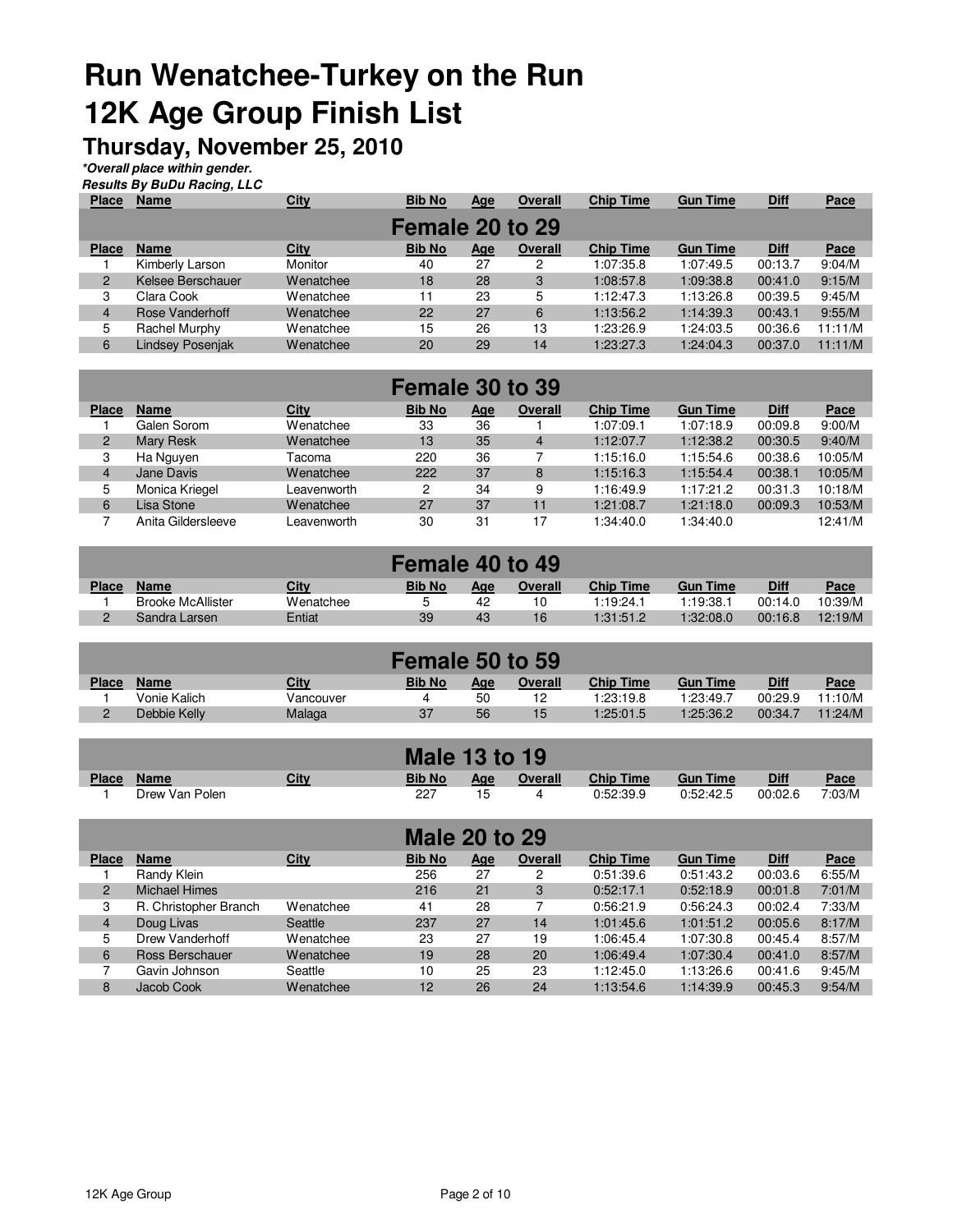| <b>Male 30 to 39</b> |                    |                |               |            |                |                  |                 |             |         |  |  |  |
|----------------------|--------------------|----------------|---------------|------------|----------------|------------------|-----------------|-------------|---------|--|--|--|
| <b>Place</b>         | <b>Name</b>        | <b>City</b>    | <b>Bib No</b> | <u>Age</u> | <b>Overall</b> | <b>Chip Time</b> | <b>Gun Time</b> | <b>Diff</b> | Pace    |  |  |  |
|                      | Cory Kamphaus      | Wenatchee      | 29            | 36         | 10             | 0:59:40.6        | 0:59:50.6       | 00:10.0     | 8:00/M  |  |  |  |
| $\overline{2}$       | Alex Cosina        |                | 136           | 31         | 11             | 0:59:48.8        | 0:59:54.1       | 00:05.3     | 8:01/M  |  |  |  |
| 3                    | Jason Jablonski    | Wenatchee      | 21            | 36         | 12             | 0:59:48.9        | 0:59:54.7       | 00:05.8     | 8:01/M  |  |  |  |
| $\overline{4}$       | <b>Shane Cass</b>  |                | 203           | 37         | 13             | 1:00:52.2        | 1:00:58.3       | 00:06.1     | 8:10/M  |  |  |  |
| 5                    | John Simmons       | Wenatchee      | 25            | 35         | 15             | 1:03:49.0        | 1:03:59.1       | 00:10.1     | 8:33/M  |  |  |  |
| 6                    | Eric Brose         | <b>Bothell</b> | 9             | 36         | 16             | 1:05:38.9        | 1:05:50.5       | 00:11.6     | 8:48/M  |  |  |  |
|                      | John Rompala       | Wenatchee      | 14            | 37         | 21             | 1:11:55.4        | 1:12:31.0       | 00:35.6     | 9:38/M  |  |  |  |
| 8                    | Matt Laws          |                | 236           | 36         | 25             | 1:18:05.6        | 1:18:13.4       | 00:07.8     | 10:28/M |  |  |  |
| 9                    | Derek Gildersleeve | Leavenworth    | 31            | 39         | 28             | 1:34:41.2        | 1:34:41.2       |             | 12:42/M |  |  |  |

|                | <b>Male 40 to 49</b>   |                |               |            |         |                  |                 |             |         |  |  |  |  |
|----------------|------------------------|----------------|---------------|------------|---------|------------------|-----------------|-------------|---------|--|--|--|--|
| <b>Place</b>   | <b>Name</b>            | City           | <b>Bib No</b> | <u>Age</u> | Overall | <b>Chip Time</b> | <b>Gun Time</b> | <b>Diff</b> | Pace    |  |  |  |  |
|                | Will Young             | Cashmere       | 217           | 40         |         | 0:51:33.3        | 0:51:37.4       | 00:04.1     | 6:55/M  |  |  |  |  |
| $\overline{2}$ | Ryan Peterson          | East Wenatchee | 26            | 44         | 5       | 0:52:43.1        | 0:52:46.2       | 00:03.1     | 7:04/M  |  |  |  |  |
| 3              | Luke Astell            | Leavenworth    | 219           | 44         | 6       | 0:55:54.7        | 0:55:59.1       | 00:04.4     | 7:30/M  |  |  |  |  |
| $\overline{4}$ | Steve Weyrauch         | <b>DuPont</b>  | 32            | 40         | 8       | 0:56:34.8        | 0:56:38.0       | 00:03.2     | 7:35/M  |  |  |  |  |
| 5              | Corey Stephens         | Wenatchee      | 8             | 41         | 9       | 0:59:36.1        | 0:59:49.4       | 00:13.3     | 7:59/M  |  |  |  |  |
| 6              | <b>Michael Hartley</b> |                | 202           | 41         | 17      | 1:05:49.9        | 1:06:02.7       | 00:12.8     | 8:49/M  |  |  |  |  |
|                | Mike Symonds           | Malaga         | 225           | 47         | 18      | 1:06:17.4        | 1:06:44.4       | 00:27.0     | 8:53/M  |  |  |  |  |
| 8              | Don Stone              | Wenatchee      | 28            | 40         | 22      | 1:12:01.3        | 1:12:09.7       | 00:08.4     | 9:39/M  |  |  |  |  |
| 9              | Dan Kalich             | Wenatchee      | 3             | 49         | 27      | 1:24:53.2        | 1:25:23.5       | 00:30.3     | 11:23/M |  |  |  |  |

|              |             |        | <b>Male 50 to 59</b> |     |                |                  |                 |             |             |
|--------------|-------------|--------|----------------------|-----|----------------|------------------|-----------------|-------------|-------------|
| <b>Place</b> | <b>Name</b> | City   | <b>Bib No</b>        | Age | <b>Overall</b> | <b>Chip Time</b> | <b>Gun Time</b> | <b>Diff</b> | <u>Pace</u> |
|              | Brian Kelly | Malaga | 36                   | 56  | 26             | 1:22:05.8        | 1:22:41.8       | 00:36.0     | 11:00/M     |

|              |              |      | <b>Male 60 to 69</b> |     |         |                  |                 |             |             |
|--------------|--------------|------|----------------------|-----|---------|------------------|-----------------|-------------|-------------|
| <b>Place</b> | <b>Name</b>  | City | <b>Bib No</b>        | Aae | Overall | <b>Chip Time</b> | <b>Gun Time</b> | <b>Diff</b> | <u>Pace</u> |
|              | Gordon Baves |      | 205                  | 65  | 29      | 1:36:36.2        | 1:37:09.7       | 00:33.5     | 12:57/M     |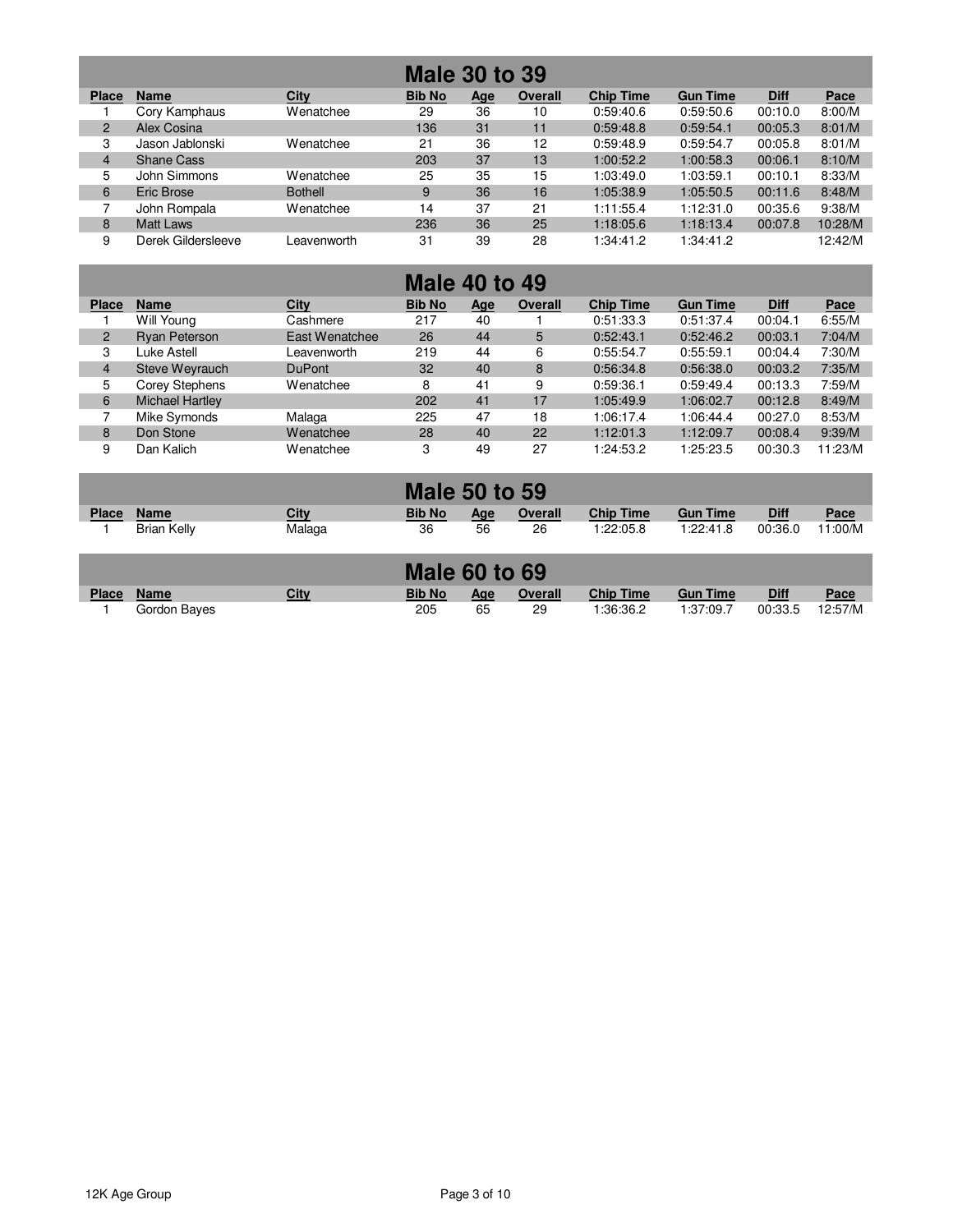# **Run Wenatchee-Turkey on the Run 5K Overall Finish List**

## **Thursday, November 25, 2010**

|                |                       |                  | <u>Bib</u> |    |              | <u>Age</u> | <u>Chip</u> | <u>Gun</u>                            |             |        |
|----------------|-----------------------|------------------|------------|----|--------------|------------|-------------|---------------------------------------|-------------|--------|
|                | <b>Place Name</b>     | City             | <b>No</b>  |    | Age Gender   | Group      | <b>Time</b> | Time                                  | <b>Diff</b> | Pace   |
| 1              | Seth Pierson          | Cashmere         | 164        | 20 | M            | 1 20-29    | 0:19:19.9   | 0:19:21.5                             | 00:01.6     | 6:06/M |
| $\overline{c}$ | <b>Justin Valdez</b>  |                  | 231        | 18 | M            | 1 13-19    | 0:20:29.8   | 0:20:31.5 00:01.7                     |             | 6:28/M |
| 3              | <b>Judd Lewis</b>     | Wenatchee        | 187        | 16 | M            | 2 13-19    | 0:20:30.0   | 0:20:31.9                             | 00:01.9     | 6:28/M |
| 4              | Joel Alvarez          | Wenatchee        | 139        | 19 | M            | 3 13-19    | 0:20:46.6   | 0:20:49.1                             | 00:02.5     | 6:33/M |
| 5              | Doug Wood             |                  | 240        | 34 | М            | 1 30-39    | 0:21:54.1   | 0:21:55.6                             | 00:01.5     | 6:55/M |
| 6              | <b>Emily Nordt</b>    | <b>Wenatchee</b> | 133        | 16 | F            | 1 13-19    | 0:21:54.6   | 0:21:56.7                             | 00:02.1     | 6:55/M |
| 7              | <b>Phil Miller</b>    | Cashmere         | 145        | 27 | М            | 2 20-29    | 0:22:11.3   | 0:22:22.6                             | 00:11.3     | 7:00/M |
| 8              | Lynda Finegold        |                  | 254        | 40 | F            | 1 40-49    | 0:22:39.3   | 0:22:44.2 00:04.9                     |             | 7:09/M |
| 9              | <b>Bryan Triplett</b> |                  | 201        | 31 | M            | 2 30-39    | 0:23:27.1   | 0:23:33.9                             | 00:06.8     | 7:24/M |
| 10             | <b>Mick Parker</b>    |                  | 210        | 49 | M            | 1 40-49    | 0:23:29.7   | 0:23:40.8                             | 00:11.1     | 7:24/M |
| 11             | Jeb Sorom             | <b>Wenatchee</b> | 166        | 41 | М            | 240-49     | 0:23:55.9   | 0:24:02.2                             | 00:06.3     | 7:33/M |
| 12             | <b>Erinn Kuest</b>    | <b>Wenatchee</b> | 185        | 18 | F            | 2 13-19    | 0:24:30.5   | 0:24:50.6                             | 00:20.1     | 7:44/M |
| 13             | Jennifer Leonhardt    | East Wenatchee   | 110        | 35 | F            | 1 30-39    | 0:25:05.8   | 0:25:24.0                             | 00:18.2     | 7:55/M |
| 14             | Louise Simons         |                  | 223        | 46 | F            | 2 40-49    |             | 0:25:31.4 0:25:48.5 00:17.1           |             | 8:03/M |
| 15             | Nikki Struthers       | Cashmere         | 113        | 34 | F            | 2 30-39    | 0:25:46.5   | 0:26:03.5 00:17.0                     |             | 8:08/M |
| 16             | Keith Miller          | Cashmere         | 144        | 58 | M            | 1 50-59    | 0:25:48.2   | $0:26:00.4$ 00:12.2                   |             | 8:08/M |
| 17             | Joe Palmer            | Wenatchee        | 134        | 37 | М            | 3 30-39    | 0:25:55.4   | 0:26:31.2 00:35.8                     |             | 8:11/M |
| 18             | Raquel Thody          |                  | 235        | 14 | F            | 3 13-19    | 0:26:22.8   | 0:26:46.6                             | 00:23.8     | 8:19/M |
| 19             | Wendy Bowman          | <b>Wenatchee</b> | 165        | 40 | F            | 3 40-49    | 0:26:53.3   | 0:27:07.7                             | 00:14.4     | 8:29/M |
| 20             | Rachel Leisso         | Leavenworth      | 242        | 28 | F            | 1 20-29    | 0:26:58.1   | 0:27:17.6                             | 00:19.5     | 8:30/M |
| 21             | <b>Travis Dodge</b>   |                  | 138        | 36 | M            | 4 30-39    | 0:27:02.8   | 0:27:13.2 00:10.4                     |             | 8:32/M |
| 22             | <b>Gerald Engley</b>  | Newcastle        | 152        | 42 | M            | 3 40-49    | 0:27:09.9   | 0:27:21.0 00:11.1                     |             | 8:34/M |
| 23             | Eric Duffy            |                  | 246        | 27 | M            | 3 20-29    | 0:27:12.5   | 0:27:12.5                             |             | 8:35/M |
| 24             | John Ryan             |                  | 224        | 55 | M            | 2 50-59    | 0:27:18.0   | 0:27:32.7                             | 00:14.7     | 8:37/M |
| 25             | Gene Hodge            | <b>Wenatchee</b> | 125        | 26 | M            | 4 20-29    | 0:27:26.8   | 0:27:46.9                             | 00:20.1     | 8:39/M |
| 26             | <b>Drake Lewis</b>    | <b>Wenatchee</b> | 188        | 13 | M            | 4 13-19    | 0:27:44.1   | 0:27:58.8                             | 00:14.7     | 8:45/M |
| 27             | Susan Valdez          |                  | 230        | 45 | F            | 4 40-49    | 0:27:57.9   | 0:28:32.2 00:34.3                     |             | 8:49/M |
| 28             | <b>Elliot Kooy</b>    | George           | 183        | 60 | M            | 1 60-69    | 0:28:00.5   | 0:28:50.8 00:50.3                     |             | 8:50/M |
| 29             | Kim Tangeman          | Wenatchee        | 172        | 51 | F            | 1 50-59    | 0:28:01.3   | 0:28:14.1                             | 00:12.8     | 8:50/M |
| 30             | Kevin Beck            | Wenatchee        | 182        | 32 | M            | 5 30-39    | 0:28:20.6   | 0:29:07.0                             | 00:46.4     | 8:56/M |
| 31             | Carl Haggerty         |                  | 218        | 45 | M            | 4 40-49    | 0:28:25.2   | 0:28:54.0                             | 00:28.8     | 8:58/M |
| 32             | Luke Hakenson         |                  | 204        | 13 | M            | 5 13-19    | 0:28:29.9   | 0:28:45.0                             | 00:15.1     | 8:59/M |
| 33             | Nicole Crossland      | <b>Wenatchee</b> | 38         | 29 | F            | 2 20-29    | 0:29:03.5   | 0:29:32.8                             | 00:29.3     | 9:10/M |
| 34             | <b>Molly Akers</b>    | <b>Bellevue</b>  | 149        | 42 | F            | 5 40-49    |             | 0:29:08.8  0:29:21.1  00:12.3  9:11/M |             |        |
| 35             | Matthew Tangeman      | Wenatchee        | 173        | 14 | M            | 6 13-19    | 0:29:24.3   | 0:29:39.5 00:15.2 9:16/M              |             |        |
| 36             | McCaleb Eifert        |                  | 253        | 13 | $\mathsf{M}$ | 7 13-19    | 0:29:34.4   | 0:29:59.1                             | 00:24.7     | 9:20/M |
| 37             | Unknown Partic.       |                  | 251        |    | М            | $10-0$     | 0:29:35.0   | 0:29:58.9                             | 00:23.9     | 9:20/M |
| 38             | Jacob Jackson         | Sequim           | 104        | 36 | M            | 6 30-39    | 0:29:36.7   | 0:29:59.9 00:23.2 9:20/M              |             |        |
| 39             | Danielle Noell        | East Wenatchee   | 169        | 38 | F            | 3 30-39    | 0:29:37.6   | 0:30:00.6 00:23.0                     |             | 9:21/M |
| 40             | <b>Emily Albrecht</b> | East Wenatchee   | 186        | 18 | F            | 4 13-19    |             | 0:29:44.2 0:29:58.3 00:14.1           |             | 9:23/M |
| 41             | Rob Rieck             | Wenatchee        | 168        | 33 | М            | 7 30-39    | 0:30:06.7   | 0:30:42.6 00:35.9                     |             | 9:30/M |
| 42             | Michelle Vanderpool   | Wenatchee        | 178        | 52 | F            | 2 50-59    | 0:30:19.4   | 0:30:44.9 00:25.5                     |             | 9:34/M |
| 43             | <b>Brian Lowe</b>     |                  | 228        | 49 | М            | 540-49     | 0:30:39.0   | 0:30:55.6 00:16.6                     |             | 9:40/M |
| 44             | Amber Sollie          | Issaquah         | 120        | 29 | F            | 3 20-29    | 0:30:39.9   | 0:31:12.7 00:32.8                     |             | 9:40/M |
| 45             | <b>Tyler Sollie</b>   | issaquah         | 121        | 31 | М            | 8 30-39    | 0:30:40.1   | 0:31:12.2 00:32.1                     |             | 9:40/M |
| 46             | Cody Lowe             |                  | 229        | 25 | M            | 5 20-29    | 0:30:47.4   | 0:31:04.9 00:17.5 9:43/M              |             |        |
| 47             | Cynthia Lowe          |                  | 233        | 26 | F            | 4 20-29    | 0:30:47.5   | 0:31:04.3 00:16.8                     |             | 9:43/M |
| 48             | Unknown Partic.       |                  | 257        |    | M            | $20 - 0$   |             | 0:31:11.3  0:31:33.2  00:21.9         |             | 9:50/M |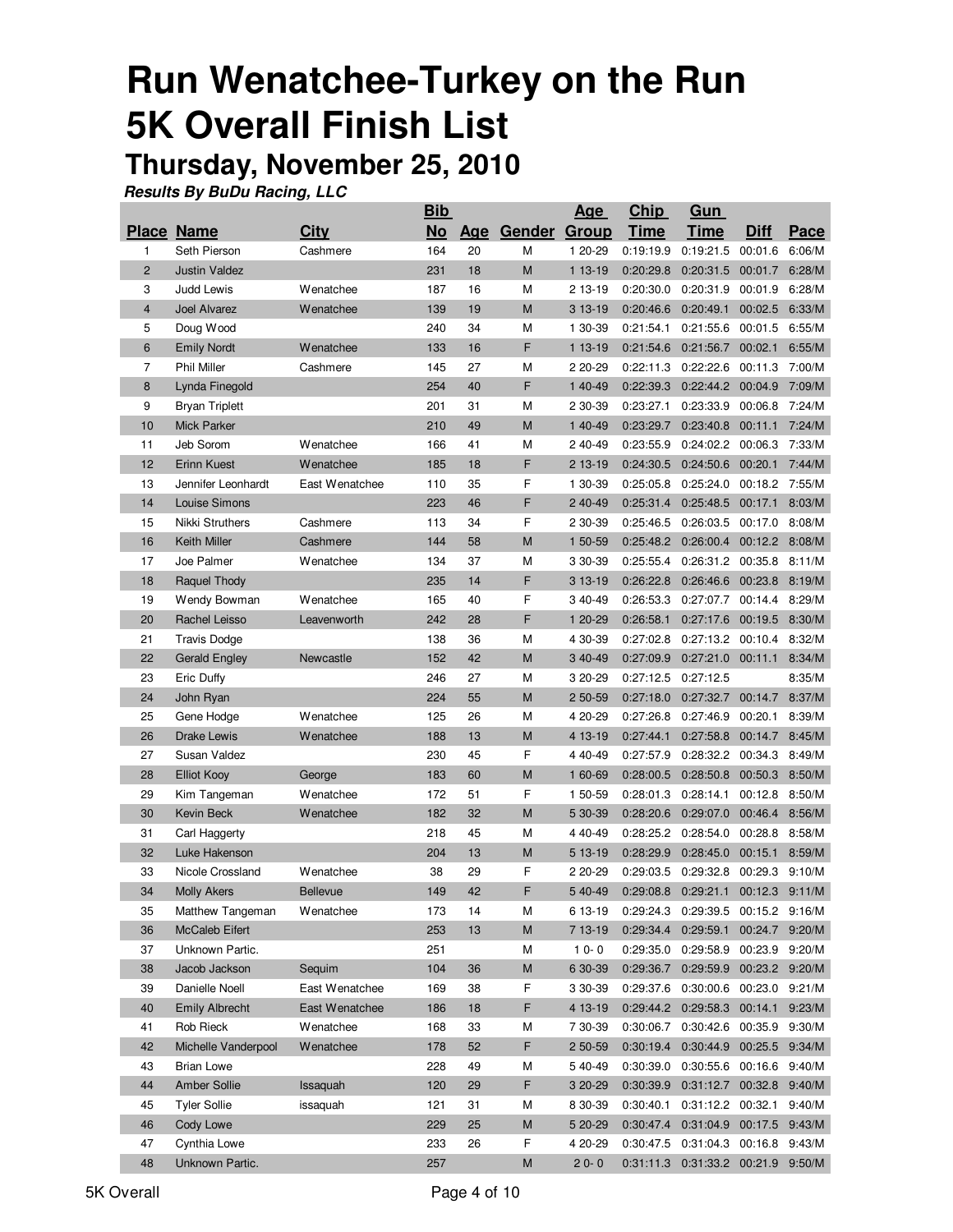|     |                                        |                  | <b>Bib</b>     |          |        | <u>Age</u>   | <b>Chip</b> | <u>Gun</u>                             |                                    |                 |
|-----|----------------------------------------|------------------|----------------|----------|--------|--------------|-------------|----------------------------------------|------------------------------------|-----------------|
|     | <b>Place Name</b>                      | <b>City</b>      | <b>No</b>      | Age      | Gender | <b>Group</b> | <b>Time</b> | <b>Time</b>                            | <b>Diff</b>                        | Pace            |
| 49  | <b>Tina Duffy</b>                      |                  | 244            | 25       | F      | 5 20-29      | 0:31:18.2   | 0:31:44.8                              | 00:26.6                            | 9:52/M          |
| 50  | <b>Alyson Dimmitt</b>                  |                  | 243            | 25       | F      | 6 20-29      | 0:31:24.7   | 0:31:52.7                              | 00:28.0                            | 9:54/M          |
| 51  | <b>Claire Nordt</b>                    | Wenatchee        | 132            | 12       | F      | $11 - 12$    | 0:31:25.9   | 0:31:58.9                              | 00:33.0                            | 9:55/M          |
| 52  | <b>Jeff Rounds</b>                     |                  | 255            | 40       | M      | 6 40-49      | 0:31:32.2   | 0:31:51.6                              | 00:19.4                            | 9:57/M          |
| 53  | John Sagerser                          | Wenatchee        | 119            | 45       | М      | 740-49       | 0:31:34.9   | 0:32:20.4 00:45.5                      |                                    | 9:57/M          |
| 54  | Dave Duffy                             |                  | 245            | 56       | M      | 3 50-59      | 0:31:44.2   | 0:32:01.9 00:17.7 10:01/M              |                                    |                 |
| 55  | Suzzanna Nofsinger                     | Pullman          | $\overline{7}$ | 44       | F      | 640-49       | 0:32:15.1   | 0:32:46.0 00:30.9 10:10/M              |                                    |                 |
| 56  | John Nofsinger                         | Pullman          | 6              | 45       | M      | 8 40-49      | 0:32:15.3   | 0:32:46.3                              | 00:31.0 10:10/M                    |                 |
| 57  | Rachael Pashkowski                     | Wenatchee        | 102            | 37       | F      | 4 30-39      | 0:32:18.9   | 0:32:32.7 00:13.8 10:11/M              |                                    |                 |
| 58  | <b>Ryan Edwards</b>                    |                  | 238            | 28       | M      | 6 20-29      | 0:32:26.0   | 0:32:26.0                              |                                    | 10:14/M         |
| 59  | Tanya Davis                            | East Wenatchee   | 148            | 37       | F      | 5 30-39      | 0:32:32.8   | 0:32:57.8 00:25.0 10:16/M              |                                    |                 |
| 60  | Andrea Robertson                       | Wenatchee        | 150            | 43       | F      | 740-49       | 0:32:32.8   | 0:32:58.1 00:25.3 10:16/M              |                                    |                 |
| 61  | Janelle Engley                         | Newcastle        | 153            | 42       | F      | 8 40-49      | 0:32:35.6   | 0:32:46.7 00:11.1 10:17/M              |                                    |                 |
| 62  | Aleah Valdez                           |                  | 232            | 15       | F      | 5 13-19      | 0:32:53.9   | 0:33:28.8                              | 00:34.9 10:22/M                    |                 |
| 63  | Aidan Knowles                          |                  | 258            | 13       | М      | 8 13-19      | 0:33:00.9   | 0:33:21.9                              | 00:21.0 10:25/M                    |                 |
| 64  | <b>Mary Kulas</b>                      | Wenatchee        | 131            | 46       | F      | 9 40-49      | 0:33:05.1   | 0:33:38.2                              | 00:33.1 10:26/M                    |                 |
| 65  | Jodi Gage                              | Leavenworth      | 1              | 25       | F      | 7 20-29      | 0:33:13.3   | 0:33:42.5                              |                                    | 00:29.2 10:29/M |
|     |                                        |                  | 116            | 33       | F      |              |             |                                        |                                    |                 |
| 66  | <b>Kristy Allen</b><br>Michael Tomassi | Wenatchee        |                |          |        | 6 30-39      | 0:33:55.0   | 0:34:01.9<br>0:34:51.0                 | 00:06.9 10:42/M<br>00:48.2 10:44/M |                 |
| 67  |                                        | Seattle          | 176            | 42       | М<br>F | 940-49       | 0:34:02.8   |                                        |                                    |                 |
| 68  | Suzanne Tomassi                        | Seattle          | 177            | 45<br>31 | F      | 10 40-49     | 0:34:02.8   | 0:34:51.4 00:48.6 10:44/M              |                                    |                 |
| 69  | Marnie Simmons                         | Wenatchee        | 111            |          |        | 7 30-39      | 0:34:45.4   | 0:35:04.7                              |                                    | 00:19.3 10:58/M |
| 70  | Jessica Sagerser                       | Wenatchee        | 118            | 31       | F      | 8 30-39      | 0:35:02.7   | 0:35:47.6                              | 00:44.9 11:03/M                    |                 |
| 71  | Josh Grant                             | Wilbur           | 239            | 61       | М      | 2 60-69      | 0:35:15.1   | 0:35:38.9                              | 00:23.8 11:07/M                    |                 |
| 72  | Jennifer Dodge                         |                  | 137            | 35       | F      | 9 30-39      | 0:35:21.7   | 0:35:43.0 00:21.3 11:09/M              |                                    |                 |
| 73  | Mary Collier                           | East Wenatchee   | 112            | 26       | F      | 8 20-29      | 0:35:34.0   | 0:36:02.3 00:28.3 11:13/M              |                                    |                 |
| 74  | Eamon Haugan                           |                  | 206            | 9        | M      | $11-12$      | 0:35:41.7   | 0:35:57.7 00:16.0 11:15/M              |                                    |                 |
| 75  | Vince Nethery                          | <b>Wenatchee</b> | 207            | 55       | М      | 4 50-59      | 0:35:41.9   | 0:35:58.7                              | 00:16.8 11:15/M                    |                 |
| 76  | Maria Kieninger                        | Wenatchee        | 128            | 35       | F      | 10 30-39     | 0:35:58.9   | 0:36:48.6                              |                                    | 00:49.7 11:21/M |
| 77  | Krista Beck                            | <b>Wenatchee</b> | 181            | 30       | F      | 11 30-39     | 0:36:00.4   | 0:36:47.3                              | 00:46.9 11:21/M                    |                 |
| 78  | Sara Deason                            | Wenatchee        | 129            | 28       | F      | 9 20-29      | 0:36:05.6   | 0:36:57.9                              |                                    | 00:52.3 11:23/M |
| 79  | Kim Groner                             | Cashmere         | 194            | 37       | F      | 12 30-39     | 0:36:16.2   | 0:37:00.3 00:44.1 11:26/M              |                                    |                 |
| 80  | Marty Young                            | Peshastin        | 208            | 50       | M      | 5 50-59      | 0:36:18.5   | 0:36:18.5                              |                                    | 11:27/M         |
| 81  | Mylee Huber                            | East Wenatchee   | 135            | 38       | F      | 13 30-39     | 0:36:22.5   | 0:37:06.6                              | 00:44.1                            | 11:28/M         |
| 82  | Janice Hodge                           | Wenatchee        | 124            | 27       | F      | 10 20-29     | 0:36:38.2   | 0:36:57.7 00:19.5 11:33/M              |                                    |                 |
| 83  | Kyla Galloway                          | Wenatchee        | 114            | 38       | F      | 14 30-39     | 0:36:40.1   | 0:37:32.6 00:52.5 11:34/M              |                                    |                 |
| 84  | Dean Galloway                          | Wenatchee        | 115            | 41       | M      | 10 40-49     | 0:36:41.0   | 0:37:32.7 00:51.7 11:34/M              |                                    |                 |
| 85  | Jill Rounds                            | Wenatchee        | 122            | 40       | F      | 11 40-49     | 0:37:04.8   | 0:37:24.6 00:19.8 11:42/M              |                                    |                 |
| 86  | <b>Steve Crossland</b>                 | Cashmere         | 226            | 63       | M      | 3 60-69      | 0:37:06.3   | 0:37:34.5 00:28.2 11:42/M              |                                    |                 |
| 87  | <b>Tiffany Chambers</b>                | <b>Wenatchee</b> | 158            | 30       | F      | 15 30-39     | 0:37:31.8   | 0:38:04.2 00:32.4 11:50/M              |                                    |                 |
| 88  | Michael Chambers                       | Wenatchee        | 159            | 42       | M      | 11 40-49     | 0:37:33.6   | 0:38:05.1 00:31.5 11:51/M              |                                    |                 |
| 89  | Kathleen Molitor                       | Wenatchee        | 151            | 34       | F      | 16 30-39     | 0:38:28.6   | 0:39:13.7                              |                                    | 00:45.1 12:08/M |
| 90  | Heidi Brose                            | <b>Bothell</b>   | 109            | 33       | F      | 17 30-39     | 0:39:23.9   | 0:39:42.8                              |                                    | 00:18.9 12:25/M |
| 91  | Rachel Young                           | Peshastin        | 209            | 23       | F      | 11 20-29     | 0:39:35.5   | 0:40:14.7 00:39.2 12:29/M              |                                    |                 |
| 92  | Karen Hartman                          | Spokane          | 117            | 25       | F      | 12 20-29     | 0:39:54.8   | 0:40:02.2 00:07.4 12:35/M              |                                    |                 |
| 93  | Natalie Dretke                         | East Wenatchee   | 156            | 40       | F      | 12 40-49     | 0:39:58.1   | 0:40:25.7 00:27.6 12:36/M              |                                    |                 |
| 94  | Rob Koch                               | Wenatchee        | 167            | 37       | М      | 9 30-39      | 0:40:08.3   | 0:40:11.3 00:03.0 12:40/M              |                                    |                 |
| 95  | Barbara Flick                          | Wenatchee        | 123            | 61       | F      | 1 60-69      | 0:40:43.4   | 0:41:21.8 00:38.4 12:51/M              |                                    |                 |
| 96  | Cora Eifert                            |                  | 249            | 21       | F      | 13 20-29     | 0:41:31.2   | 0:42:07.3                              |                                    | 00:36.1 13:06/M |
| 97  | Gretha Eifert                          |                  | 250            | 18       | F      | 6 13-19      | 0:41:31.3   | 0:42:04.4 00:33.1 13:06/M              |                                    |                 |
| 98  | Anna Eifert                            |                  | 252            | 16       | F      | 7 13-19      | 0:41:32.5   | 0:42:07.6 00:35.1 13:06/M              |                                    |                 |
| 99  | Jodi Martin                            | <b>Wenatchee</b> | 127            | 41       | F      | 13 40-49     | 0:41:55.1   | 0:42:45.2 00:50.1 13:13/M              |                                    |                 |
| 100 | Chad Dahmen                            | East Wenatchee   | 142            | 40       | M      | 12 40-49     | 0:41:57.6   | 0:42:37.9 00:40.3 13:14/M              |                                    |                 |
| 101 | <b>Theresa Brandt</b>                  | Wenatchee        | 193            | 42       | F      | 14 40-49     | 0:43:24.6   | 0:43:40.5 00:15.9 13:41/M              |                                    |                 |
| 102 | Carin McClelland                       | Richland         | 146            | 38       | F      | 18 30-39     |             | 0:44:04.5  0:44:47.2  00:42.7  13:54/M |                                    |                 |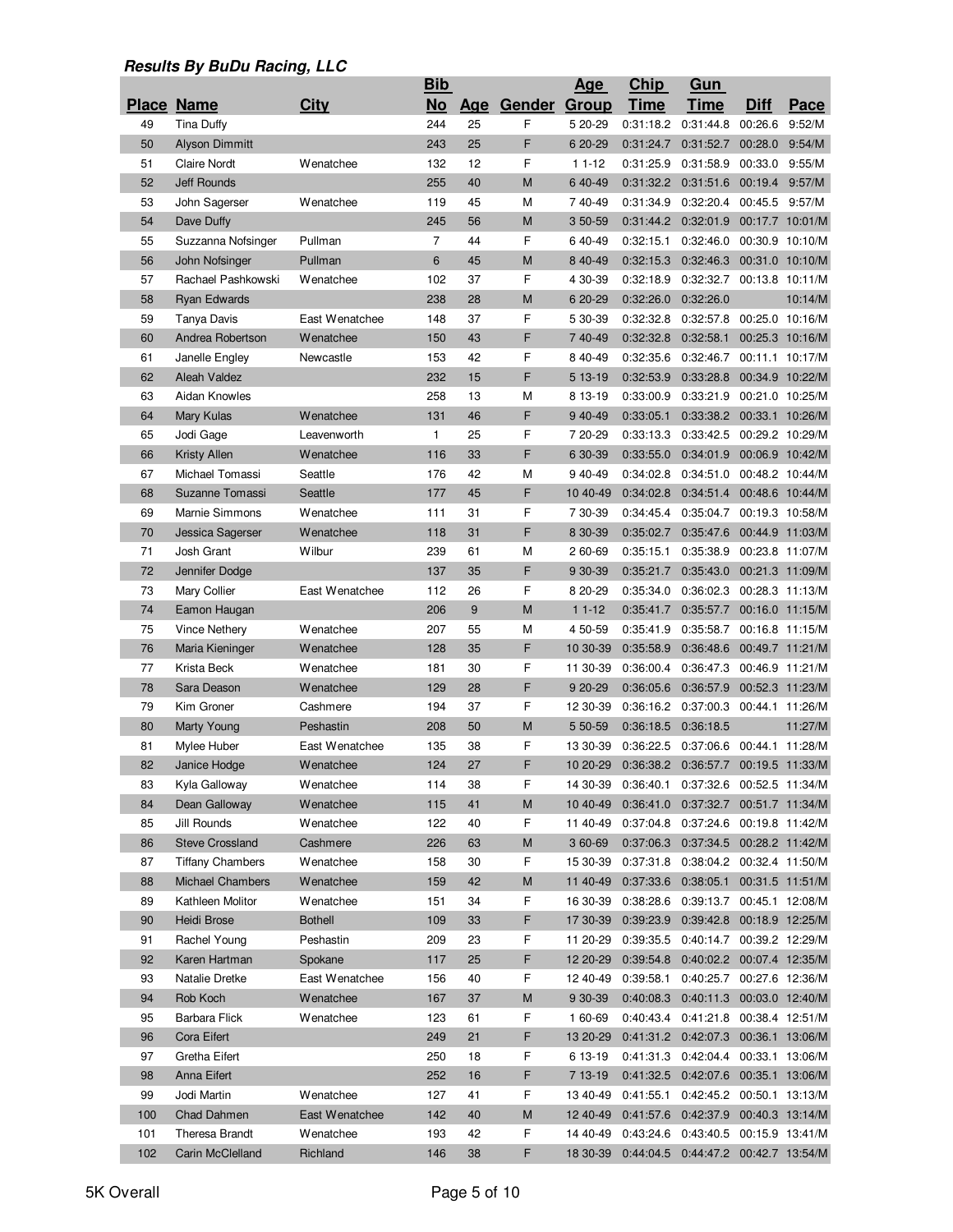|     |                          |                  | <b>Bib</b> |            |        | <u>Age</u>   | <b>Chip</b> | Gun         |                 |                 |
|-----|--------------------------|------------------|------------|------------|--------|--------------|-------------|-------------|-----------------|-----------------|
|     | <b>Place Name</b>        | <b>City</b>      | <b>No</b>  | <b>Age</b> | Gender | <b>Group</b> | <b>Time</b> | <b>Time</b> | <b>Diff</b>     | Pace            |
| 103 | <b>Trisha Duffy</b>      |                  | 241        | 29         | F      | 14 20-29     | 0:44:51.0   | 0:45:18.4   |                 | 00:27.4 14:09/M |
| 104 | Nancy Duffy              |                  | 234        | 59         | F      | 350-59       | 0:44:53.4   | 0:45:18.9   |                 | 00:25.5 14:10/M |
| 105 | <b>Travis McClelland</b> | Richland         | 147        | 40         | M      | 13 40-49     | 0:45:04.8   | 0:45:49.0   |                 | 00:44.2 14:13/M |
| 106 | <b>Bradi Dahmen</b>      | East Wenatchee   | 143        | 39         | F      | 19 30-39     | 0:45:08.2   | 0:45:49.8   |                 | 00:41.6 14:14/M |
| 107 | Danielle Kayler          | <b>Wenatchee</b> | 155        | 27         | F      | 15 20-29     | 0:46:03.9   | 0:47:21.3   |                 | 01:17.4 14:32/M |
| 108 | Amy Eckert               | Wenatchee        | 195        | 36         | F      | 20 30-39     | 0:46:58.4   | 0:47:55.2   |                 | 00:56.8 14:49/M |
| 109 | <b>William Gale</b>      | Wenatchee        | 180        | 40         | M      | 14 40-49     | 0:47:19.4   | 0:48:13.1   |                 | 00:53.7 14:56/M |
| 110 | Jennifer Pearson-Gale    | <b>Wenatchee</b> | 179        | 41         | F      | 15 40-49     | 0:47:24.0   | 0:48:13.3   |                 | 00:49.3 14:57/M |
| 111 | Mariah Picard            | Wenatchee        | 197        | 19         | F      | 8 13-19      | 0:48:32.1   | 0:49:28.1   |                 | 00:56.0 15:19/M |
| 112 | <b>Brad Eckert</b>       | Wenatchee        | 196        | 36         | M      | 10 30-39     | 0:48:38.8   | 0:49:34.1   |                 | 00:55.3 15:21/M |
| 113 | Michelle Morgan          | <b>Wenatchee</b> | 157        | 46         | F      | 16 40-49     | 0:52:37.0   | 0:52:58.2   |                 | 00:21.2 16:36/M |
| 114 | Dianna West              |                  | 221        | 53         | F      | 4 50-59      | 0:52:37.6   | 0:52:58.8   |                 | 00:21.2 16:36/M |
| 115 | Stefanie Clift           | <b>Wenatchee</b> | 248        | 27         | F      | 16 20-29     | 0:52:47.5   | 0:52:47.5   |                 | 16:39/M         |
| 116 | <b>Sherry Hamilton</b>   |                  | 247        | 55         | F      | 5 50-59      | 0:52:49.8   | 0:52:49.8   |                 | 16:40/M         |
| 117 | <b>Kelly Lewis</b>       | Olympia          | 161        | 30         | M      | 11 30-39     | 0:52:53.5   | 0:53:43.1   |                 | 00:49.6 16:41/M |
| 118 | Laura Lewis              | Olympia          | 162        | 31         | F      | 21 30-39     | 0:52:53.9   | 0:53:42.6   |                 | 00:48.7 16:41/M |
| 119 | David Cook               |                  | 214        | 54         | M      | 6 50-59      | 0:54:44.8   | 0:54:44.8   |                 | 17:16/M         |
| 120 | <b>Betsy Cook</b>        |                  | 211        | 54         | F      | 6 50-59      | 0:54:56.4   | 0:54:56.4   |                 | 17:20/M         |
| 121 | Renee Monson             | Wenatchee        | 106        | 38         | F      | 22 30-39     | 0:58:29.1   | 0:58:29.1   |                 | 18:27/M         |
| 122 | Jeffrey Monson           | Wenatchee        | 107        | 39         | M      | 12 30-39     | 0:58:48.1   | 0:58:48.1   |                 | 18:33/M         |
| 123 | Rob Monson               |                  | 262        | 36         | M      | 13 30-39     | 0:58:48.3   | 0:58:48.3   |                 | 18:33/M         |
| 124 | Katie Monson             |                  | 263        | 38         | F      | 23 30-39     | 0:58:55.8   | 0:58:55.8   |                 | 18:35/M         |
| 125 | Molly Steere             | Wenatchee        | 141        | 36         | F      | 24 30-39     | 1:01:09.4   | 1:02:32.3   | 01:22.9         | 19:17/M         |
| 126 | <b>Becky Driscoll</b>    | <b>Wenatchee</b> | 130        | 34         | F      | 25 30-39     | 1:01:13.3   | 1:02:36.4   | 01:23.1         | 19:19/M         |
| 127 | <b>Scott Driscoll</b>    | <b>Wenatchee</b> | 190        | 36         | M      | 14 30-39     | 1:01:23.5   | 1:02:36.4   |                 | 01:12.9 19:22/M |
| 128 | <b>Allison Howe</b>      | Cashmere         | 140        | 34         | F      | 26 30-39     | 1:06:07.3   | 1:07:01.2   | 00:53.9 20:51/M |                 |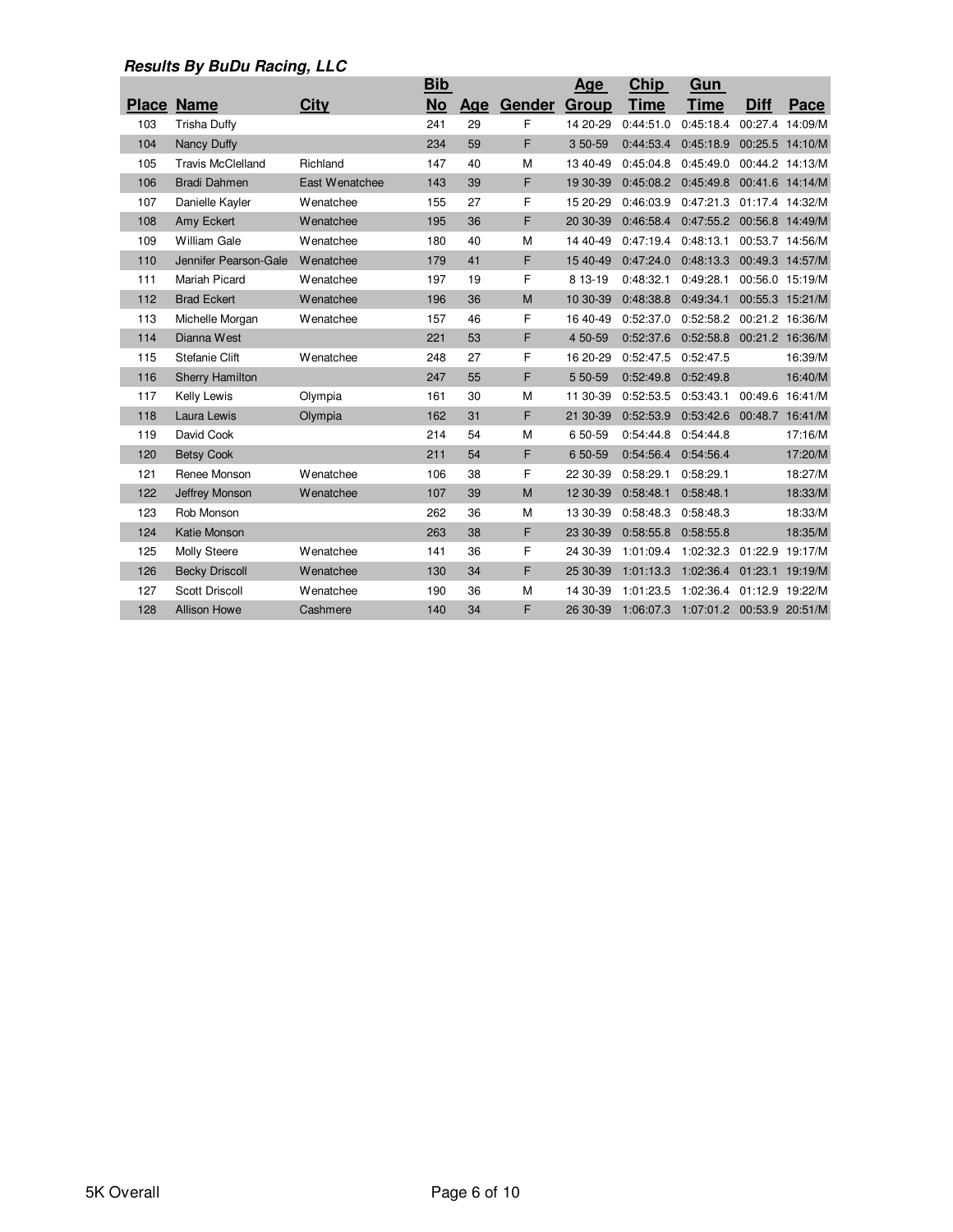## **Run Wenatchee-Turkey on the Run 5K Age Group Finish List**

**Thursday, November 25, 2010**

**\*Overall place within gender.**

|  | <b>Results By BuDu Racing, LLC</b> |  |
|--|------------------------------------|--|
|  |                                    |  |

| <b>Place Name</b> | <b>City</b> | <u>Bib</u><br><b>No</b> |     | Age Overall<br>Female 1 to 12 | <b>Chip Time</b>          | <b>Gun Time</b> | <b>Diff</b> | Pace   |
|-------------------|-------------|-------------------------|-----|-------------------------------|---------------------------|-----------------|-------------|--------|
| <b>Place Name</b> | <b>City</b> | <b>Bib</b><br><b>No</b> | Age | <b>Overall</b>                | <b>Chip Time Gun Time</b> |                 | <u>Diff</u> | Pace   |
| Claire Nordt      | Wenatchee   | 132                     | 12  | 21                            | 0:31:25.9                 | 0:31:58.9       | 00:33.0     | 9:55/M |

|                | Female 13 to 19       |                |                    |     |                |                  |                 |             |         |  |  |  |  |  |
|----------------|-----------------------|----------------|--------------------|-----|----------------|------------------|-----------------|-------------|---------|--|--|--|--|--|
| <b>Place</b>   | <b>Name</b>           | <b>City</b>    | <b>Bib</b><br>$No$ | Age | <b>Overall</b> | <b>Chip Time</b> | <b>Gun Time</b> | <b>Diff</b> | Pace    |  |  |  |  |  |
|                | <b>Emily Nordt</b>    | Wenatchee      | 133                | 16  |                | 0:21:54.6        | 0:21:56.7       | 00:02.1     | 6:55/M  |  |  |  |  |  |
| $\overline{2}$ | <b>Erinn Kuest</b>    | Wenatchee      | 185                | 18  | 3              | 0:24:30.5        | 0:24:50.6       | 00:20.1     | 7:44/M  |  |  |  |  |  |
| 3              | Raquel Thody          |                | 235                | 14  | 7              | 0:26:22.8        | 0:26:46.6       | 00:23.8     | 8:19/M  |  |  |  |  |  |
| 4              | <b>Emily Albrecht</b> | East Wenatchee | 186                | 18  | 15             | 0:29:44.2        | 0:29:58.3       | 00:14.1     | 9:23/M  |  |  |  |  |  |
| 5              | Aleah Valdez          |                | 232                | 15  | 27             | 0:32:53.9        | 0:33:28.8       | 00:34.9     | 10:22/M |  |  |  |  |  |
| 6              | <b>Gretha Eifert</b>  |                | 250                | 18  | 52             | 0:41:31.3        | 0:42:04.4       | 00:33.1     | 13:06/M |  |  |  |  |  |
| 7              | Anna Eifert           |                | 252                | 16  | 53             | 0:41:32.5        | 0:42:07.6       | 00:35.1     | 13:06/M |  |  |  |  |  |
| 8              | <b>Mariah Picard</b>  | Wenatchee      | 197                | 19  | 63             | 0:48:32.1        | 0:49:28.1       | 00:56.0     | 15:19/M |  |  |  |  |  |

### **Female 20 to 29**

|                |                         |                | <b>Bib</b> |     |                |                  |                 |             |         |
|----------------|-------------------------|----------------|------------|-----|----------------|------------------|-----------------|-------------|---------|
| <b>Place</b>   | <b>Name</b>             | <b>City</b>    | No         | Age | <b>Overall</b> | <b>Chip Time</b> | <b>Gun Time</b> | <b>Diff</b> | Pace    |
|                | Rachel Leisso           | Leavenworth    | 242        | 28  | 9              | 0:26:58.1        | 0:27:17.6       | 00:19.5     | 8:30/M  |
| $\overline{2}$ | <b>Nicole Crossland</b> | Wenatchee      | 38         | 29  | 12             | 0:29:03.5        | 0:29:32.8       | 00:29.3     | 9:10/M  |
| 3              | <b>Amber Sollie</b>     | Issaquah       | 120        | 29  | 17             | 0:30:39.9        | 0:31:12.7       | 00:32.8     | 9:40/M  |
| $\overline{4}$ | Cynthia Lowe            |                | 233        | 26  | 18             | 0:30:47.5        | 0:31:04.3       | 00:16.8     | 9:43/M  |
| 5              | <b>Tina Duffy</b>       |                | 244        | 25  | 19             | 0:31:18.2        | 0:31:44.8       | 00:26.6     | 9:52/M  |
| 6              | <b>Alyson Dimmitt</b>   |                | 243        | 25  | 20             | 0:31:24.7        | 0:31:52.7       | 00:28.0     | 9:54/M  |
| 7              | Jodi Gage               | Leavenworth    | 1          | 25  | 29             | 0:33:13.3        | 0:33:42.5       | 00:29.2     | 10:29/M |
| 8              | <b>Mary Collier</b>     | East Wenatchee | 112        | 26  | 35             | 0:35:34.0        | 0:36:02.3       | 00:28.3     | 11:13/M |
| 9              | Sara Deason             | Wenatchee      | 129        | 28  | 38             | 0:36:05.6        | 0:36:57.9       | 00:52.3     | 11:23/M |
| 10             | Janice Hodge            | Wenatchee      | 124        | 27  | 41             | 0:36:38.2        | 0:36:57.7       | 00:19.5     | 11:33/M |
| 11             | Rachel Young            | Peshastin      | 209        | 23  | 47             | 0:39:35.5        | 0:40:14.7       | 00:39.2     | 12:29/M |
| 12             | Karen Hartman           | Spokane        | 117        | 25  | 48             | 0:39:54.8        | 0:40:02.2       | 00:07.4     | 12:35/M |
| 13             | Cora Eifert             |                | 249        | 21  | 51             | 0:41:31.2        | 0:42:07.3       | 00:36.1     | 13:06/M |
| 14             | <b>Trisha Duffy</b>     |                | 241        | 29  | 57             | 0:44:51.0        | 0:45:18.4       | 00:27.4     | 14:09/M |
| 15             | Danielle Kayler         | Wenatchee      | 155        | 27  | 60             | 0:46:03.9        | 0:47:21.3       | 01:17.4     | 14:32/M |
| 16             | <b>Stefanie Clift</b>   | Wenatchee      | 248        | 27  | 66             | 0:52:47.5        | 0:52:47.5       |             | 16:39/M |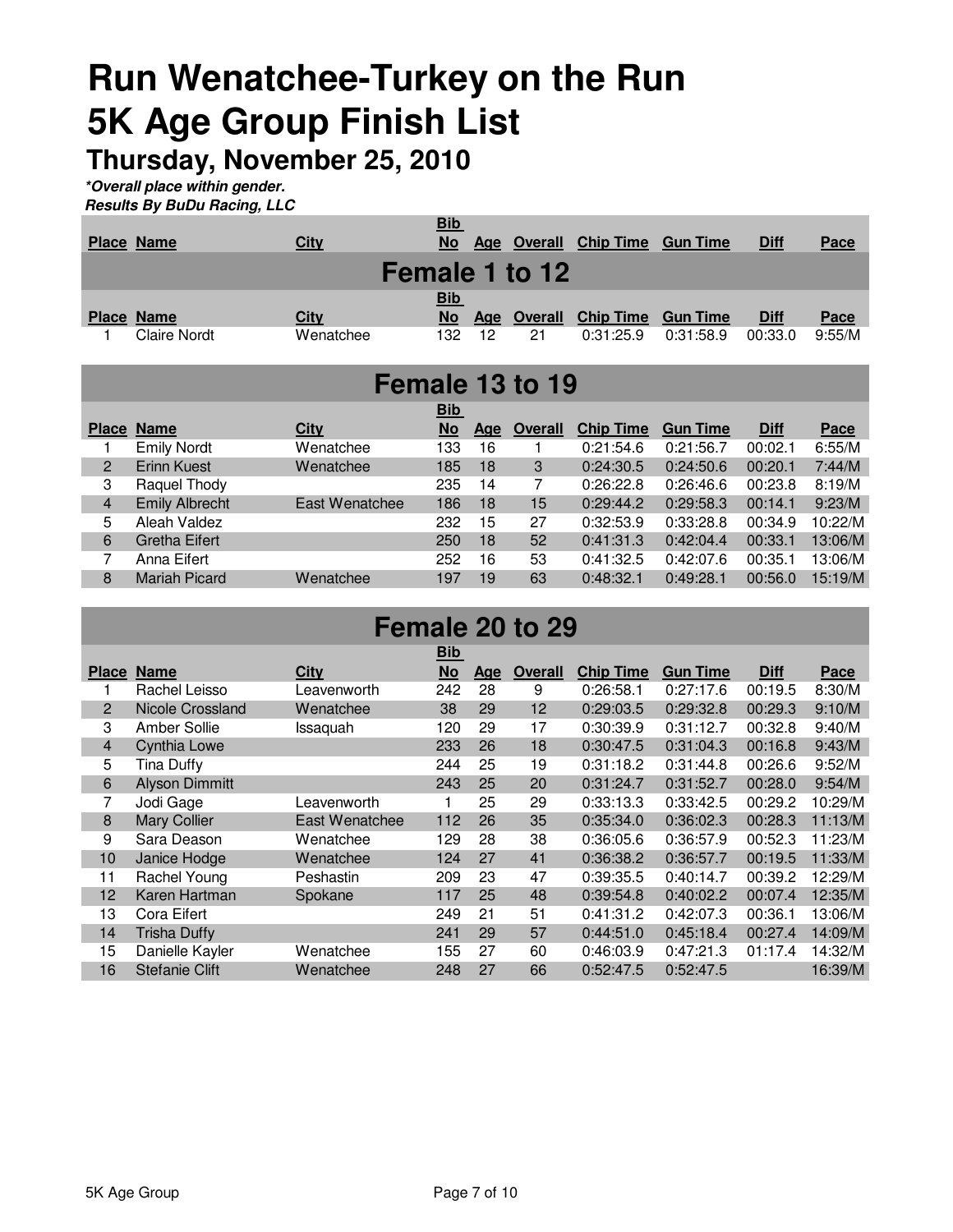|                         |                         |                | <b>Bib</b> |            |                 |                  |                 |             |         |
|-------------------------|-------------------------|----------------|------------|------------|-----------------|------------------|-----------------|-------------|---------|
|                         | <b>Place Name</b>       | <b>City</b>    | <u>No</u>  | <u>Age</u> | <b>Overall</b>  | <b>Chip Time</b> | <b>Gun Time</b> | <b>Diff</b> | Pace    |
|                         |                         |                |            |            | Female 30 to 39 |                  |                 |             |         |
|                         |                         |                |            |            |                 |                  |                 |             |         |
|                         |                         |                | <b>Bib</b> |            |                 |                  |                 |             |         |
| <b>Place</b>            | <b>Name</b>             | City           | <b>No</b>  | Age        | <b>Overall</b>  | <b>Chip Time</b> | <b>Gun Time</b> | <b>Diff</b> | Pace    |
| 1                       | Jennifer Leonhardt      | East Wenatchee | 110        | 35         | 4               | 0:25:05.8        | 0:25:24.0       | 00:18.2     | 7:55/M  |
| $\overline{2}$          | Nikki Struthers         | Cashmere       | 113        | 34         | 6               | 0:25:46.5        | 0:26:03.5       | 00:17.0     | 8:08/M  |
| 3                       | Danielle Noell          | East Wenatchee | 169        | 38         | 14              | 0:29:37.6        | 0:30:00.6       | 00:23.0     | 9:21/M  |
| $\overline{\mathbf{4}}$ | Rachael Pashkowski      | Wenatchee      | 102        | 37         | 23              | 0:32:18.9        | 0:32:32.7       | 00:13.8     | 10:11/M |
| 5                       | Tanya Davis             | East Wenatchee | 148        | 37         | 24              | 0:32:32.8        | 0:32:57.8       | 00:25.0     | 10:16/M |
| 6                       | <b>Kristy Allen</b>     | Wenatchee      | 116        | 33         | 30              | 0:33:55.0        | 0:34:01.9       | 00:06.9     | 10:42/M |
| 7                       | Marnie Simmons          | Wenatchee      | 111        | 31         | 32              | 0:34:45.4        | 0:35:04.7       | 00:19.3     | 10:58/M |
| 8                       | Jessica Sagerser        | Wenatchee      | 118        | 31         | 33              | 0:35:02.7        | 0:35:47.6       | 00:44.9     | 11:03/M |
| 9                       | Jennifer Dodge          |                | 137        | 35         | 34              | 0:35:21.7        | 0:35:43.0       | 00:21.3     | 11:09/M |
| 10                      | Maria Kieninger         | Wenatchee      | 128        | 35         | 36              | 0:35:58.9        | 0:36:48.6       | 00:49.7     | 11:21/M |
| 11                      | Krista Beck             | Wenatchee      | 181        | 30         | 37              | 0:36:00.4        | 0:36:47.3       | 00:46.9     | 11:21/M |
| 12                      | Kim Groner              | Cashmere       | 194        | 37         | 39              | 0:36:16.2        | 0:37:00.3       | 00:44.1     | 11:26/M |
| 13                      | Mylee Huber             | East Wenatchee | 135        | 38         | 40              | 0:36:22.5        | 0:37:06.6       | 00:44.1     | 11:28/M |
| 14                      | Kyla Galloway           | Wenatchee      | 114        | 38         | 42              | 0:36:40.1        | 0:37:32.6       | 00:52.5     | 11:34/M |
| 15                      | <b>Tiffany Chambers</b> | Wenatchee      | 158        | 30         | 44              | 0:37:31.8        | 0:38:04.2       | 00:32.4     | 11:50/M |
| 16                      | <b>Kathleen Molitor</b> | Wenatchee      | 151        | 34         | 45              | 0:38:28.6        | 0:39:13.7       | 00:45.1     | 12:08/M |
| 17                      | <b>Heidi Brose</b>      | <b>Bothell</b> | 109        | 33         | 46              | 0:39:23.9        | 0:39:42.8       | 00:18.9     | 12:25/M |
| 18                      | <b>Carin McClelland</b> | Richland       | 146        | 38         | 56              | 0:44:04.5        | 0:44:47.2       | 00:42.7     | 13:54/M |
| 19                      | <b>Bradi Dahmen</b>     | East Wenatchee | 143        | 39         | 59              | 0:45:08.2        | 0:45:49.8       | 00:41.6     | 14:14/M |
| 20                      | <b>Amy Eckert</b>       | Wenatchee      | 195        | 36         | 61              | 0:46:58.4        | 0:47:55.2       | 00:56.8     | 14:49/M |
| 21                      | Laura Lewis             | Olympia        | 162        | 31         | 68              | 0:52:53.9        | 0:53:42.6       | 00:48.7     | 16:41/M |
| 22                      | Renee Monson            | Wenatchee      | 106        | 38         | 70              | 0:58:29.1        | 0:58:29.1       |             | 18:27/M |
| 23                      | Katie Monson            |                | 263        | 38         | 71              | 0:58:55.8        | 0:58:55.8       |             | 18:35/M |
| 24                      | <b>Molly Steere</b>     | Wenatchee      | 141        | 36         | 72              | 1:01:09.4        | 1:02:32.3       | 01:22.9     | 19:17/M |
| 25                      | <b>Becky Driscoll</b>   | Wenatchee      | 130        | 34         | 73              | 1:01:13.3        | 1:02:36.4       | 01:23.1     | 19:19/M |
| 26                      | <b>Allison Howe</b>     | Cashmere       | 140        | 34         | 74              | 1:06:07.3        | 1:07:01.2       | 00:53.9     | 20:51/M |
|                         |                         |                |            |            |                 |                  |                 |             |         |

## **Female 40 to 49**

|                |                       |                 | <u>Bib</u> |            |                |                  |                 |             |         |
|----------------|-----------------------|-----------------|------------|------------|----------------|------------------|-----------------|-------------|---------|
| <b>Place</b>   | <b>Name</b>           | <b>City</b>     | No         | <u>Age</u> | <b>Overall</b> | <b>Chip Time</b> | <b>Gun Time</b> | <b>Diff</b> | Pace    |
|                | Lynda Finegold        |                 | 254        | 40         | 2              | 0:22:39.3        | 0:22:44.2       | 00:04.9     | 7:09/M  |
| $\overline{2}$ | Louise Simons         |                 | 223        | 46         | 5              | 0:25:31.4        | 0:25:48.5       | 00:17.1     | 8:03/M  |
| 3              | Wendy Bowman          | Wenatchee       | 165        | 40         | 8              | 0:26:53.3        | 0:27:07.7       | 00:14.4     | 8:29/M  |
| $\overline{4}$ | Susan Valdez          |                 | 230        | 45         | 10             | 0:27:57.9        | 0:28:32.2       | 00:34.3     | 8:49/M  |
| 5              | <b>Molly Akers</b>    | <b>Bellevue</b> | 149        | 42         | 13             | 0:29:08.8        | 0:29:21.1       | 00:12.3     | 9:11/M  |
| 6              | Suzzanna Nofsinger    | Pullman         | 7          | 44         | 22             | 0:32:15.1        | 0:32:46.0       | 00:30.9     | 10:10/M |
| 7              | Andrea Robertson      | Wenatchee       | 150        | 43         | 25             | 0:32:32.8        | 0:32:58.1       | 00:25.3     | 10:16/M |
| 8              | Janelle Engley        | Newcastle       | 153        | 42         | 26             | 0:32:35.6        | 0:32:46.7       | 00:11.1     | 10:17/M |
| 9              | Mary Kulas            | Wenatchee       | 131        | 46         | 28             | 0:33:05.1        | 0:33:38.2       | 00:33.1     | 10:26/M |
| 10             | Suzanne Tomassi       | Seattle         | 177        | 45         | 31             | 0:34:02.8        | 0:34:51.4       | 00:48.6     | 10:44/M |
| 11             | Jill Rounds           | Wenatchee       | 122        | 40         | 43             | 0:37:04.8        | 0:37:24.6       | 00:19.8     | 11:42/M |
| 12             | <b>Natalie Dretke</b> | East Wenatchee  | 156        | 40         | 49             | 0:39:58.1        | 0:40:25.7       | 00:27.6     | 12:36/M |
| 13             | Jodi Martin           | Wenatchee       | 127        | 41         | 54             | 0:41:55.1        | 0:42:45.2       | 00:50.1     | 13:13/M |
| 14             | <b>Theresa Brandt</b> | Wenatchee       | 193        | 42         | 55             | 0:43:24.6        | 0:43:40.5       | 00:15.9     | 13:41/M |
| 15             | Jennifer Pearson-Gale | Wenatchee       | 179        | 41         | 62             | 0:47:24.0        | 0:48:13.3       | 00:49.3     | 14:57/M |
| 16             | Michelle Morgan       | Wenatchee       | 157        | 46         | 64             | 0:52:37.0        | 0:52:58.2       | 00:21.2     | 16:36/M |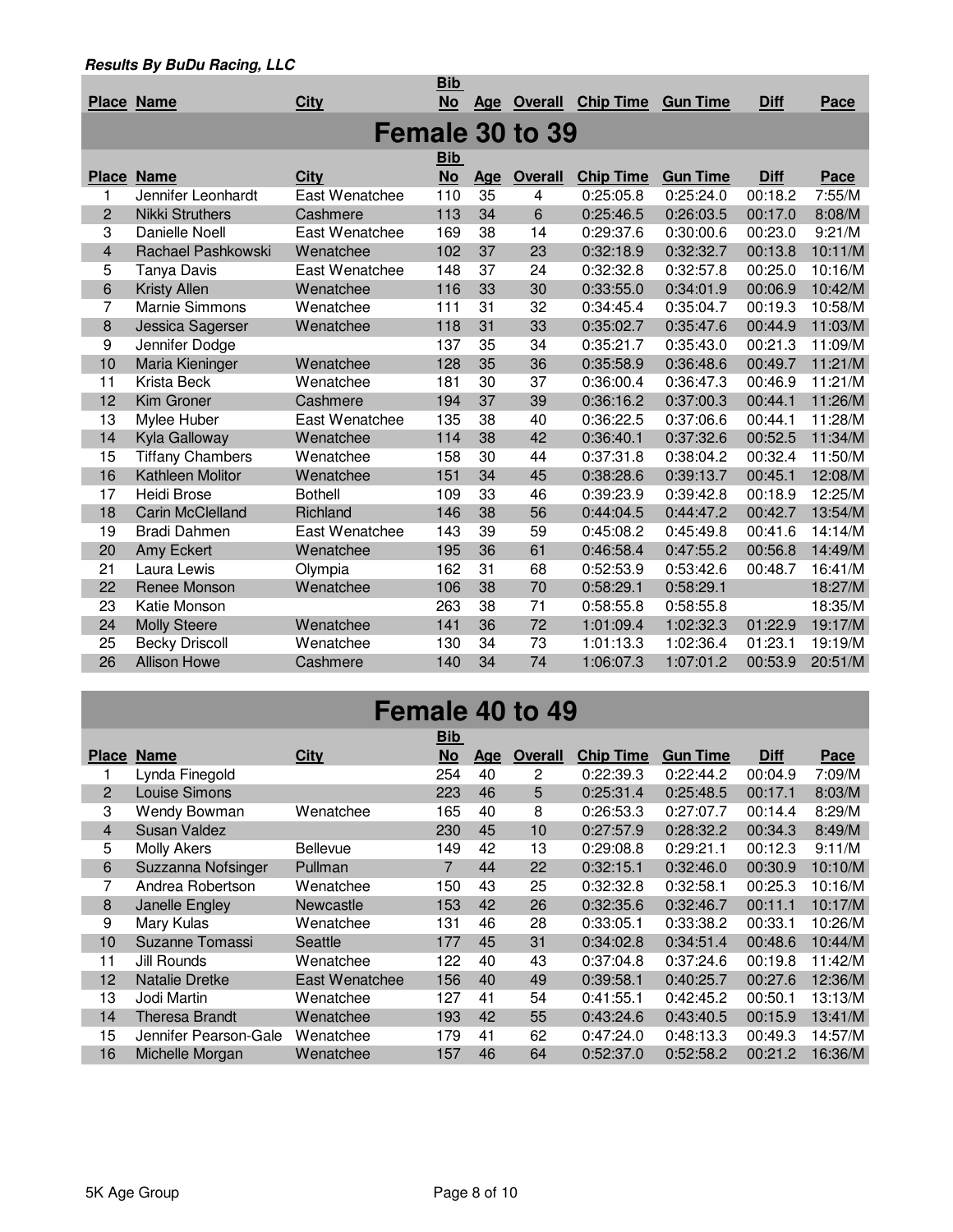|                | Place Name          | <b>City</b> | <u>Bib</u><br>$No$ | Age | <b>Overall</b>  | <b>Chip Time</b> | <b>Gun Time</b> | <b>Diff</b> | Pace    |
|----------------|---------------------|-------------|--------------------|-----|-----------------|------------------|-----------------|-------------|---------|
|                |                     |             |                    |     | Female 50 to 59 |                  |                 |             |         |
|                |                     |             | <b>Bib</b>         |     |                 |                  |                 |             |         |
|                | <b>Place Name</b>   | <b>City</b> | <b>No</b>          | Age | <b>Overall</b>  | <b>Chip Time</b> | <b>Gun Time</b> | <b>Diff</b> | Pace    |
|                | Kim Tangeman        | Wenatchee   | 172                | 51  | 11              | 0:28:01.3        | 0:28:14.1       | 00:12.8     | 8:50/M  |
| $\overline{2}$ | Michelle Vanderpool | Wenatchee   | 178                | 52  | 16              | 0:30:19.4        | 0:30:44.9       | 00:25.5     | 9:34/M  |
| 3              | Nancy Duffy         |             | 234                | 59  | 58              | 0:44:53.4        | 0:45:18.9       | 00:25.5     | 14:10/M |
| $\overline{4}$ | Dianna West         |             | 221                | 53  | 65              | 0:52:37.6        | 0:52:58.8       | 00:21.2     | 16:36/M |
| 5              | Sherry Hamilton     |             | 247                | 55  | 67              | 0:52:49.8        | 0:52:49.8       |             | 16:40/M |
| 6              | <b>Betsy Cook</b>   |             | 211                | 54  | 69              | 0:54:56.4        | 0:54:56.4       |             | 17:20/M |
|                |                     |             |                    |     |                 |                  |                 |             |         |

|               |           |                   |      | Female 60 to 69 |                                   |           |             |             |
|---------------|-----------|-------------------|------|-----------------|-----------------------------------|-----------|-------------|-------------|
| Place Name    | City      | <u>Bib</u><br>No. | Age  |                 | <b>Overall Chip Time Gun Time</b> |           | <b>Diff</b> | <b>Pace</b> |
| Barbara Flick | Wenatchee | 123               | - 61 | 50              | 0:40:43.4                         | 0:41:21.8 | 00:38.4     | 12:51/M     |

|   | <b>Male Age Unknown</b> |      |            |                                |           |                         |             |        |  |  |  |  |  |
|---|-------------------------|------|------------|--------------------------------|-----------|-------------------------|-------------|--------|--|--|--|--|--|
|   |                         |      | <b>Bib</b> |                                |           |                         |             |        |  |  |  |  |  |
|   | <b>Place Name</b>       | City | <b>No</b>  | Age Overall Chip Time Gun Time |           |                         | <b>Diff</b> | Pace   |  |  |  |  |  |
|   | Unknown Partic.         |      | 251        | 24                             | 0:29:35.0 | 0:29:58.9               | 00:23.9     | 9:20/M |  |  |  |  |  |
| 2 | Unknown Partic.         |      | 257        | 30                             |           | $0:31:11.3$ $0:31:33.2$ | 00:21.9     | 9:50/M |  |  |  |  |  |

|                   |      | Male 1 to 12 |   |    |                                |           |             |                 |
|-------------------|------|--------------|---|----|--------------------------------|-----------|-------------|-----------------|
|                   |      | <u>Bib</u>   |   |    |                                |           |             |                 |
| <b>Place Name</b> | City | No.          |   |    | Age Overall Chip Time Gun Time |           | <b>Diff</b> | Pace            |
| Eamon Haugan      |      | 206          | 9 | 39 | 0:35:41.7                      | 0:35:57.7 |             | 00:16.0 11:15/M |

| <b>Male 13 to 19</b> |                      |             |                         |     |                |                  |                 |             |         |  |
|----------------------|----------------------|-------------|-------------------------|-----|----------------|------------------|-----------------|-------------|---------|--|
|                      | <b>Place Name</b>    | <b>City</b> | <b>Bib</b><br><b>No</b> | Age | <b>Overall</b> | <b>Chip Time</b> | <b>Gun Time</b> | <b>Diff</b> | Pace    |  |
|                      | Justin Valdez        |             | 231                     | 18  | 2              | 0:20:29.8        | 0:20:31.5       | 00:01.7     | 6:28/M  |  |
| 2                    | <b>Judd Lewis</b>    | Wenatchee   | 187                     | 16  | 3              | 0:20:30.0        | 0:20:31.9       | 00:01.9     | 6:28/M  |  |
| 3                    | Joel Alvarez         | Wenatchee   | 139                     | 19  | 4              | 0:20:46.6        | 0:20:49.1       | 00:02.5     | 6:33/M  |  |
| $\overline{4}$       | Drake Lewis          | Wenatchee   | 188                     | 13  | 17             | 0:27:44.1        | 0:27:58.8       | 00:14.7     | 8:45/M  |  |
| 5                    | Luke Hakenson        |             | 204                     | 13  | 21             | 0:28:29.9        | 0:28:45.0       | 00:15.1     | 8:59/M  |  |
| 6                    | Matthew Tangeman     | Wenatchee   | 173                     | 14  | 22             | 0:29:24.3        | 0:29:39.5       | 00:15.2     | 9:16/M  |  |
| 7                    | McCaleb Eifert       |             | 253                     | 13  | 23             | 0:29:34.4        | 0:29:59.1       | 00:24.7     | 9:20/M  |  |
| 8                    | <b>Aidan Knowles</b> |             | 258                     | 13  | 36             | 0:33:00.9        | 0:33:21.9       | 00:21.0     | 10:25/M |  |
|                      |                      |             |                         |     |                |                  |                 |             |         |  |

| <b>Male 20 to 29</b> |                     |             |            |           |                |                  |                 |             |         |  |
|----------------------|---------------------|-------------|------------|-----------|----------------|------------------|-----------------|-------------|---------|--|
|                      |                     |             | <b>Bib</b> |           |                |                  |                 |             |         |  |
| <b>Place</b>         | <b>Name</b>         | <b>City</b> | No         | Age       | <b>Overall</b> | <b>Chip Time</b> | <b>Gun Time</b> | <b>Diff</b> | Pace    |  |
|                      | Seth Pierson        | Cashmere    | 164        | 20        |                | 0:19:19.9        | 0:19:21.5       | 00:01.6     | 6:06/M  |  |
| $\overline{2}$       | <b>Phil Miller</b>  | Cashmere    | 145        | <b>27</b> | 6              | 0:22:11.3        | 0:22:22.6       | 00:11.3     | 7:00/M  |  |
| 3                    | Eric Duffy          |             | 246        | 27        | 14             | 0:27:12.5        | 0:27:12.5       |             | 8:35/M  |  |
| 4                    | Gene Hodge          | Wenatchee   | 125        | 26        | 16             | 0:27:26.8        | 0:27:46.9       | 00:20.1     | 8:39/M  |  |
| 5                    | Cody Lowe           |             | 229        | 25        | 29             | 0:30:47.4        | 0:31:04.9       | 00:17.5     | 9:43/M  |  |
| 6                    | <b>Ryan Edwards</b> |             | 238        | 28        | 35             | 0:32:26.0        | 0:32:26.0       |             | 10:14/M |  |